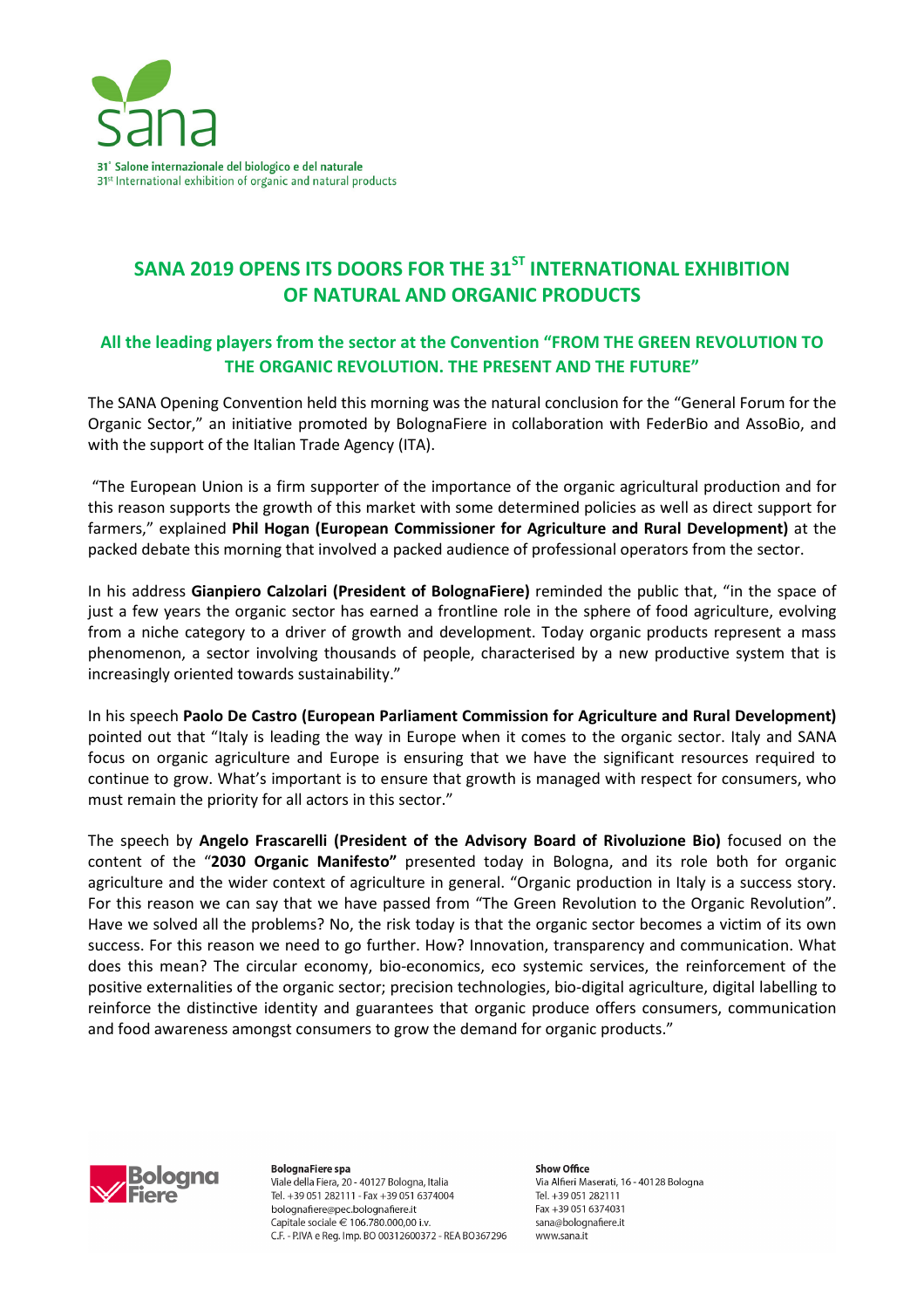

 "This region has spent 50 million euros on innovation and agriculture," explained **Simona Caselli (Assessor for Agriculture, Hunting and Fishing at the Emilia-Romagna regional administration),** "an investment unrivalled in Italy: we are the first! Also in Europe, the DG AGRI inform us that we are among the first for the number of innovation groups, we now have 200 of these in action and there will be more. Having asked the Bologna CNR to examine which of these groups are involved in mitigation and modifying activities concerning climate change, it emerged that 67-68% of them propose solutions that can help to fight climate change and boost resilience. Among those many are concentrating on organic agriculture and the safeguarding of biodiversity."

On the topic of exports, **Ettore Prandini (President of Coldiretti)** emphasized how "it is necessary that all products within national and European confines respect the same criteria, ensuring that when it comes to food products – both Italian and foreign – on sale on the shelves, there is a similar quality pathway that concerns the environment, employment and health. For this reason it is important to reinforce activities of supervision and control of borders, where foreign organic products arrive that do not offer the same guarantees as their Italian counterparts, as was pointed out recently by the European Court of Auditors. Italy needs a mandatory Made in Italy brand for organic products to guarantees full transparency for consumers."

 "The growth of the organic sector is linked to the strategic relationship between agricultural producers and citizens/consumers," explained **Dino Scanavino, president of the Confederation of Italian Farmers (CIA)** – "The price is right every time this virtuous synergy produces value for the environment and revenue for farmers." So far, "the problem of agriculture has been the extreme difficulty of having a sufficiently strong relationship. But overcoming the economic obstacles of the sector with bureaucracy alone is of limited use, also in the organic sector, while controls are good but not the solution. What's required is the organisation of production. The agricultural chain must be united, to have greater bargaining power." While it is increasingly important "to work on innovation and research."

For **Giorgio Mercuri, President of the Alleanza cooperative agroalimentari,** "The choice in favour of organic agriculture is often a lifestyle choice by the producer involving numerous sacrifices, if we think merely of the two or three years required to obtain certification, often they have to struggle to gain recognition for their efforts." On the economic front, Mr Mercuri stressed that "it is not possible to imagine a future for environmental sustainability if we can't even be sure that we will have an income and therefore the same economic and social sustainability are anything but assured. Cooperation in this sense is a valid tool from the perspective of fair pricing since the cooperatives can manage all of the production chain, not only the agricultural phases, but also all the way to the shelves with the finished products."



**BolognaFiere spa** Viale della Fiera, 20 - 40127 Bologna, Italia Tel. +39 051 282111 - Fax +39 051 6374004 bolognafiere@pec.bolognafiere.it Capitale sociale € 106.780.000.00 i.v. C.F. - P.IVA e Reg. Imp. BO 00312600372 - REA BO367296

Show Office Via Alfieri Maserati, 16 - 40128 Bologna Tel. +39 051 282111 Fax +39 051 6374031 sana@bolognafiere.it www.sana.it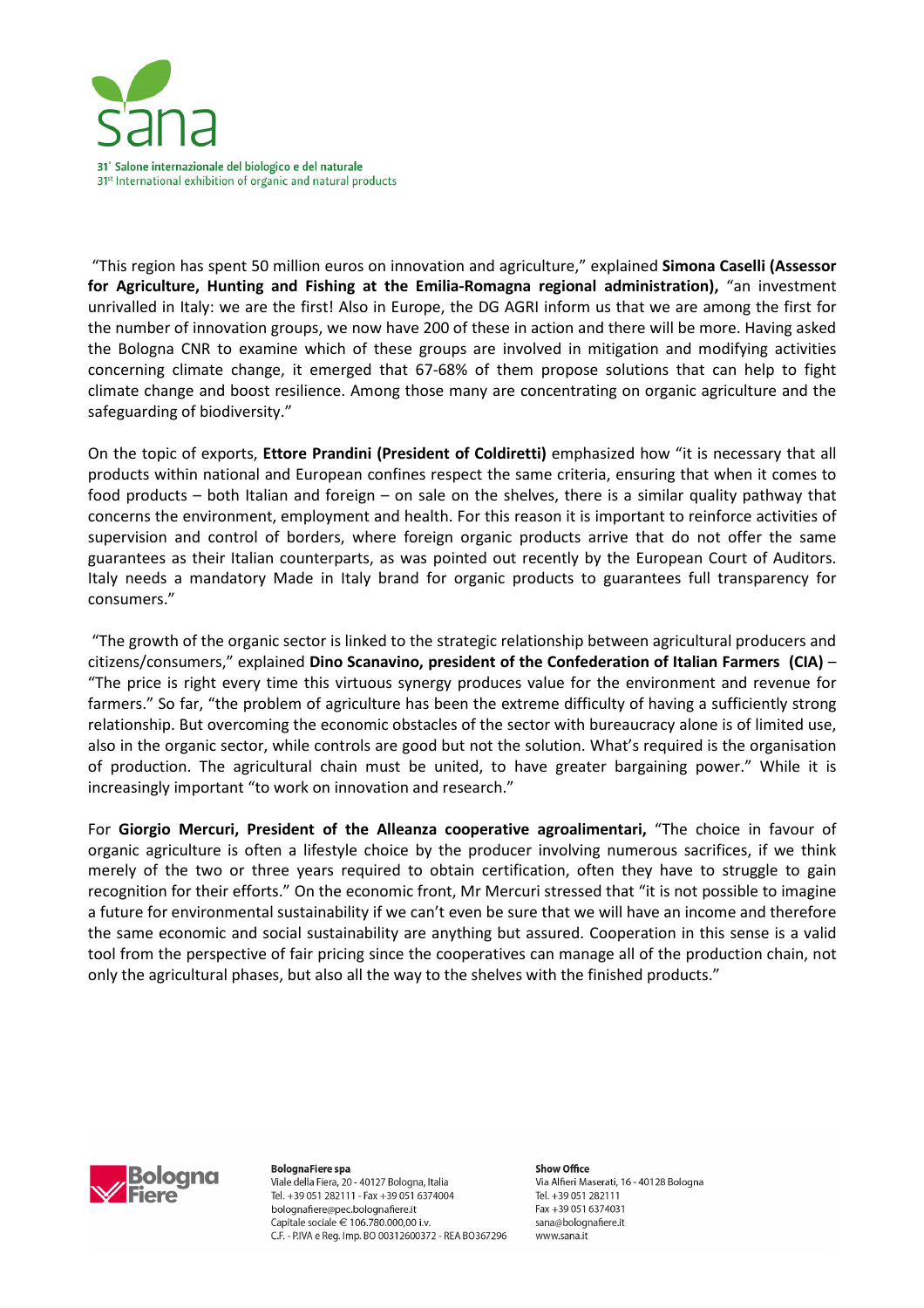

**Carlo Ferro (President of ICE, part of the Italian Trade Agency)** stressed the key role of exports. "Food agriculture, and in particular organic food agriculture, is a sector of great importance for Italian exports. Exports are the driver of growth in Italy. For this reason we want to reinforce our support for small and medium-sized enterprises that export. For some months, also thanks to the excellent relationships that, as ICE, we have with the representatives of all categories, we are doing substantial work together, such as: allocating more resources for SANA Bologna and the representation of Italian exporters at the forthcoming international trade fairs for the sector in Paris and Nuremburg."

**Roberto Zanoni (Presidente AssoBio)** presented the new data on the progress of the organic market that "in spite of the economic situation in Italy that is far from brilliant, confirmed positive results, especially for exports, which in 2018 saw further growth of 10% and exceeded a value of 2.2 billion euros, representing now more than 5% of total Italian food agriculture exports. The domestic market too has grown by over 5% compared with the sluggish progress of the conventional food agriculture sector that has grown only in line with inflation. Furthermore we hope that by the end of the year the Italian Senate will approve new legislation, already approved by the Chamber of deputies in a bipartisan vote, concerning the organic sector. The new law would provide a strong stimulus for organic agriculture thanks also to the introduction of organic districts and investment aimed at encouraging the integration of young people into the world of agriculture."

 "In this key phase for the sector, it is an absolute priority to empower agricultural producers and boost national production through the widespread development of a short production chain at local level and the construction of a solid Made in Italy organic network," explained **Maria Grazia Mammuccini (President of**  FederBio) "Our country is a reference point internationally for quality food; the safeguarding of biodiversity and local and organic variety is the most coherent production method to add value to the local origin of food. And this too can help avoid the risk of a return to a price war that would be to the detriment of both farmers and citizens in terms of the quality of the food. We need to reaffirm the principle of "the right price" of agricultural products and to become a useful reference point also for the rest of the agricultural sector. But the growth of the organic sector does not only concern market aspects; it involves governments, the protection of biodiversity and the fight against climate change. Growing organic agriculture means investing to contrast and mitigate climate change. We must set ourselves the goal of achieving at least 40% of agricultural land cultivated in accordance with the organic approach and with this aim in mind, the recently installed government gives us cause for hope as it has incorporated into its programme important points such as the "ecological transition", directing the entire productive system towards a circular economy approach and the development of organic agriculture as a priority for our food agriculture system."

The Convention included the presentation of the "**2030 Organic Manifesto**", which was structured into 10 specific points.



**BolognaFiere spa** Viale della Fiera, 20 - 40127 Bologna, Italia Tel. +39 051 282111 - Fax +39 051 6374004 bolognafiere@pec.bolognafiere.it Capitale sociale € 106.780.000.00 i.v. C.F. - P.IVA e Reg. Imp. BO 00312600372 - REA BO367296

Show Office Via Alfieri Maserati, 16 - 40128 Bologna Tel. +39 051 282111 Fax +39 051 6374031 sana@bolognafiere.it www.sana.it